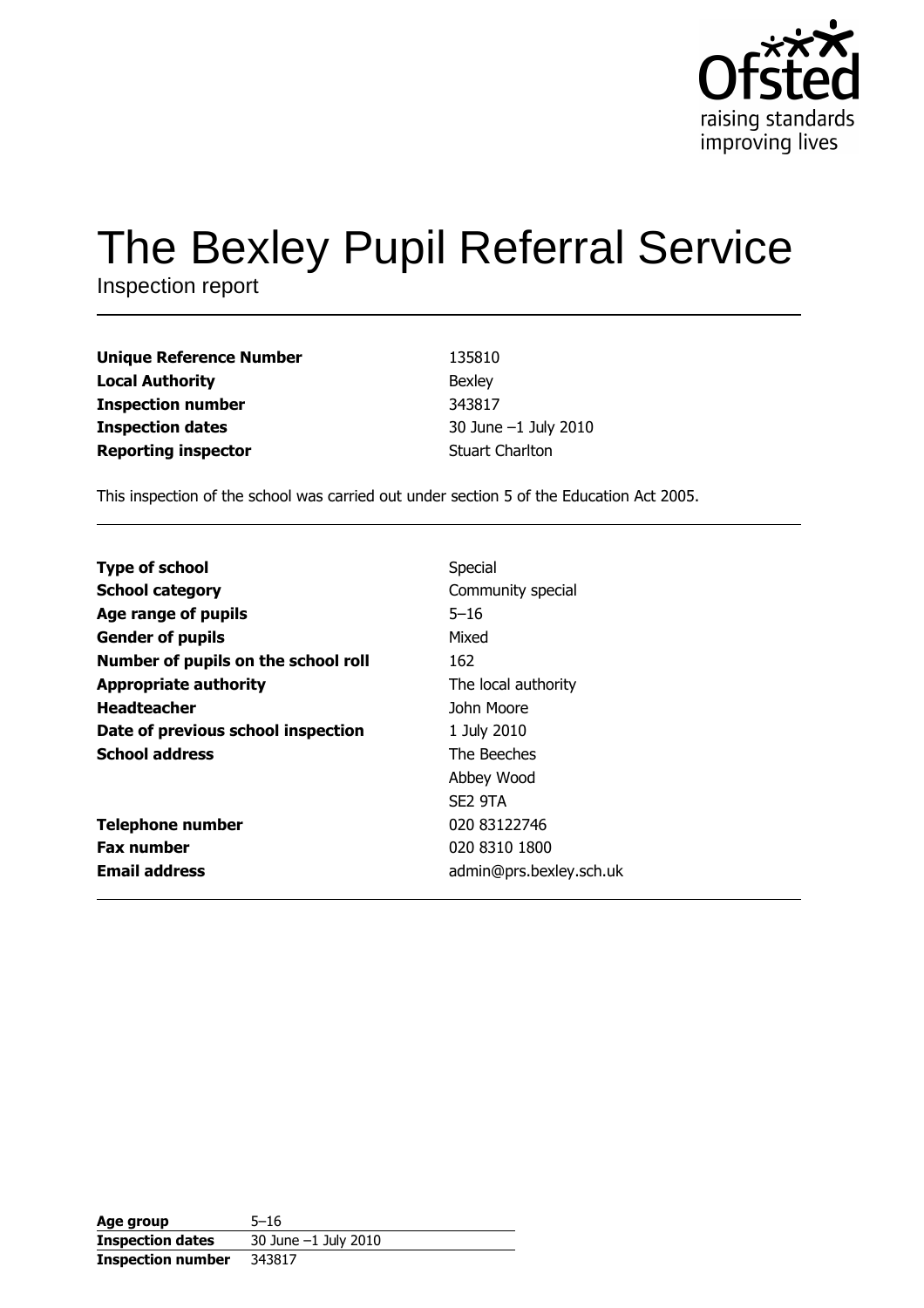The Office for Standards in Education, Children's Services and Skills (Ofsted) regulates and inspects to achieve excellence in the care of children and young people, and in education and skills for learners of all ages. It regulates and inspects childcare and children's social care, and inspects the Children and Family Court Advisory Support Service (Cafcass), schools, colleges, initial teacher training, work-based learning and skills training, adult and community learning, and education and training in prisons and other secure establishments. It rates council children's services, and inspects services for looked after children, safeguarding and child protection.

Further copies of this report are obtainable from the school. Under the Education Act 2005, the school must provide a copy of this report free of charge to certain categories of people. A charge not exceeding the full cost of reproduction may be made for any other copies supplied.

If you would like a copy of this document in a different format, such as large print or Braille, please telephone 08456 404045, or email enquiries@ofsted.gov.uk.

You may copy all or parts of this document for non-commercial educational purposes, as long as you give details of the source and date of publication and do not alter the documentation in any way.

Royal Exchange Buildings St Ann's Square Manchester M2 7LA T: 08456 404045 Textphone: 0161 618 8524 E: enquiries@ofsted.gov.uk W: www.ofsted.gov.uk © Crown copyright 2010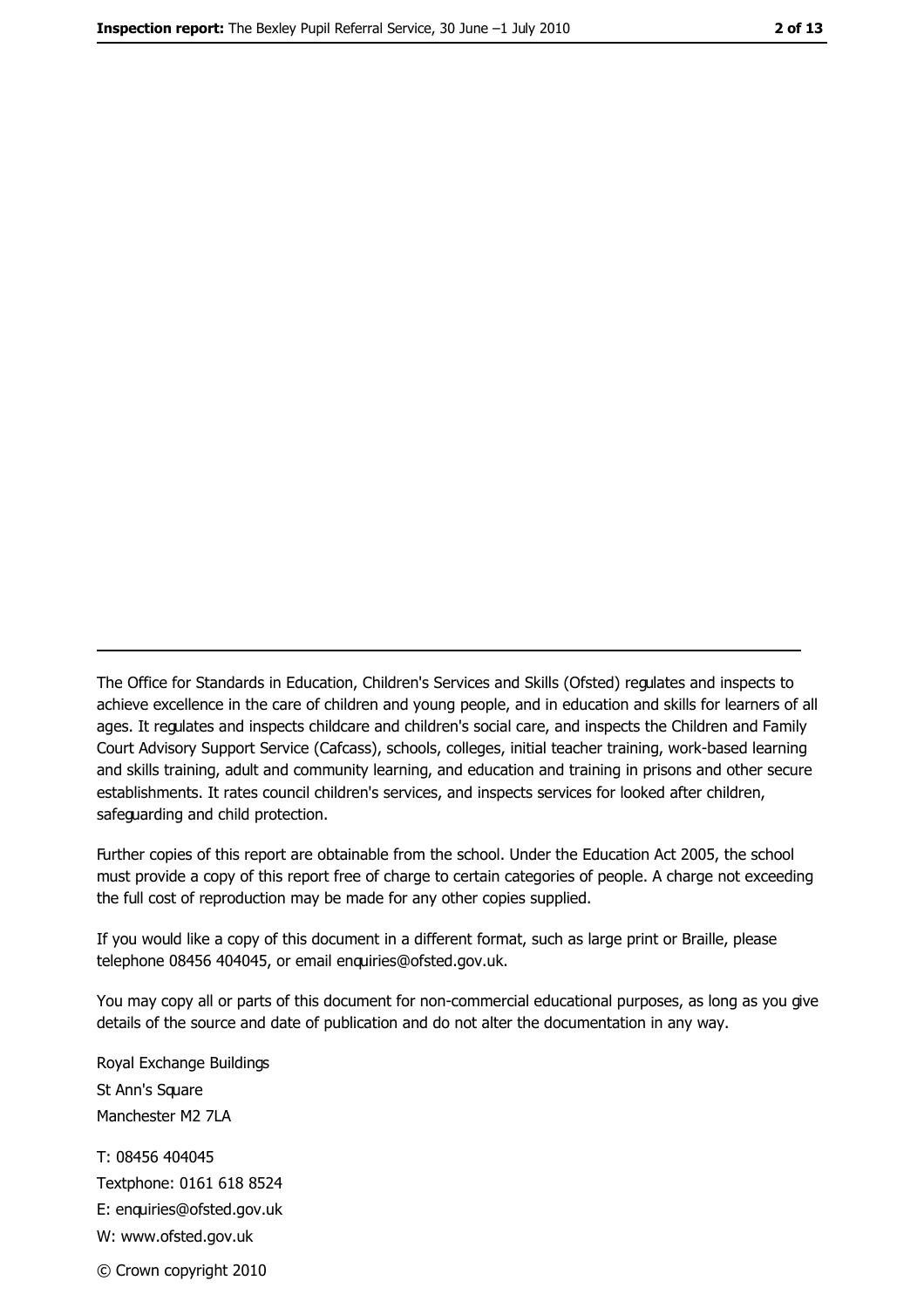# **Introduction**

This inspection was carried out by three additional inspectors. The inspectors observed all full-time teachers and monitored performance in 20 lessons. They held meetings with the Chair of the management group, the Federation executive headteacher, the Chair of the Federation Governing Body, the school improvement partner, staff, parents and pupils. The work of the pupil referral service (PRS) was observed and the inspectors scrutinised the improvement plan, the minutes of the leadership team and governing body and management group meetings, a range of other documentation and 12 questionnaires from parents and carers. The majority of pupils completed questionnaires and these were examined by the inspection team.

The inspection team reviewed many aspects of the school's work. It looked in detail at the following:

- $\blacksquare$ the management structures at all levels to determine their effectiveness in ensuring quality provision for pupils
- the effectiveness of leaders and managers in communicating and promoting the  $\blacksquare$ Service vision and driving improvement
- the systems to judge attainment on entry, set challenging targets and track pupils'  $\blacksquare$ progress in their personal development and academic work
- the effectiveness of teaching and learning in ensuring that all pupils achieve as well  $\blacksquare$ as they can and how well the curriculum meets the very wide range of pupils' needs.

# Information about the school

Bexley Pupil Referral Service provides education for pupils who have been permanently excluded, or are at risk of exclusion, from their mainstream school, those with shortand long-term medical needs, as well as those identified by the local authority Fair Access Panel and the Children Missing Education Panel. The Service operates from three sites. The Beeches Primary Centre, a primary pupil referral unit, and the Howbury Centre for pupils aged 11 to 16 who have a range of learning difficulties as well as social, emotional and behavioural problems. The Medical Needs Service includes The Beeches Medical Needs Centre and Queen Mary Hospital School, providing for pupils who are unable to attend a mainstream school because of a medical condition. The present Service was established in March 2009 as a single body with a new management structure, under a head and deputy head of Service leading a senior leadership team supported by senior management teams at each site. In July 2009, the Pupil Referral Service entered into a Behaviour Federation with two local schools for pupils with social, emotional and behavioural difficulties. A new all-age provision will open on the Beeches site in January 2011. The overwhelming majority of pupils are from White British backgrounds, with very small minorities from Black Caribbean and Black African backgrounds. A few pupils speak English as an additional language. A small number of pupils have a statement of special educational needs. This is the first inspection of the Pupil Referral Service as described above.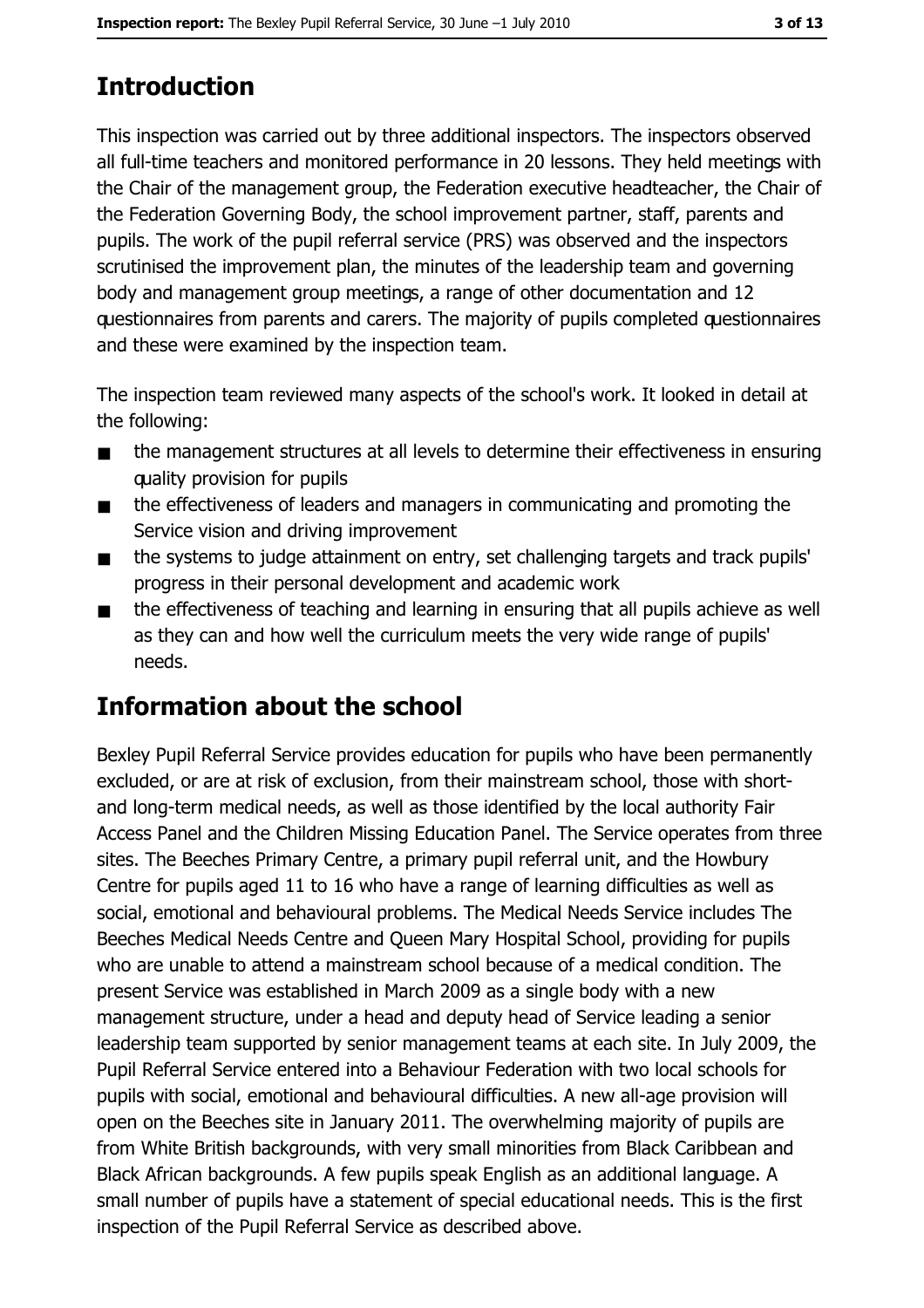# **Inspection judgements**

## Overall effectiveness: how good is the school?

## The school's capacity for sustained improvement

## **Main findings**

Bexley Pupil Referral Service (PRS) provides satisfactory education for its pupils. In a safe and secure environment, the vast majority make good improvement in their behaviour and self-esteem from a very low base. They gain qualifications in a range of GCSE subjects and through these, most are able to move successfully into further education, training or the world of work. The PRS has good systems in place, such as its first-day absence procedures and its rewards system, which are effective in promoting good attendance and encouraging punctuality so that attendance overall is satisfactory. Behaviour is good and parents are pleased with the Bexley and the positive affect it has on their children.

The curriculum is satisfactory. It is generally well balanced, although opportunities for older pupils to study a vocational or work-related curriculum are limited, due in part to a lack of specialist facilities on the present site. Teaching and learning are satisfactory. Teachers usually establish very good relationships with the pupils and these are the basis of the good guidance and support for their personal development. The staff know each pupil well and use this knowledge effectively to address pupils' personal needs. However, there is not enough teaching which is good or better to really drive forward pupils' academic learning. Staff have assessment information on each individual in all subjects, but this is not always used effectively in their planning, particularly in the secondary department, to clearly identify how the learning of each pupil will be developed. Oral feedback is generally good, particularly in the primary department, but written feedback does not always explain what is needed to gain the next level or grade.

The newly appointed headteacher provides a clear vision about how the provision should develop. In this, he is well supported by his senior management team. Together they have established a stable staffing base and mapped out a clear path for improvement, based on accurate and honest self-evaluation. Good systems to monitor and evaluate separate aspects of the provision have been developed but are at an early stage of implementation. Consequently, the links between pupils' progress, their attendance, behaviour and attitudes to learning are not made with sufficient rigour to give a clear picture of each individual's performance as well as that of the Service as a whole. The management committee are supportive of the Centre and have been fully involved in the planning and development of the new campus. They are still coming to terms with their strategic relationship with the Federation governors. This limits their impact in ensuring that all leaders and managers are clear about their roles and responsibilities in moving the PRS forward.

The improvements which the Centre has effected on the attendance, behaviour and attitudes to learning of the majority of pupils during a period of significant change show

| 3 |
|---|
| 3 |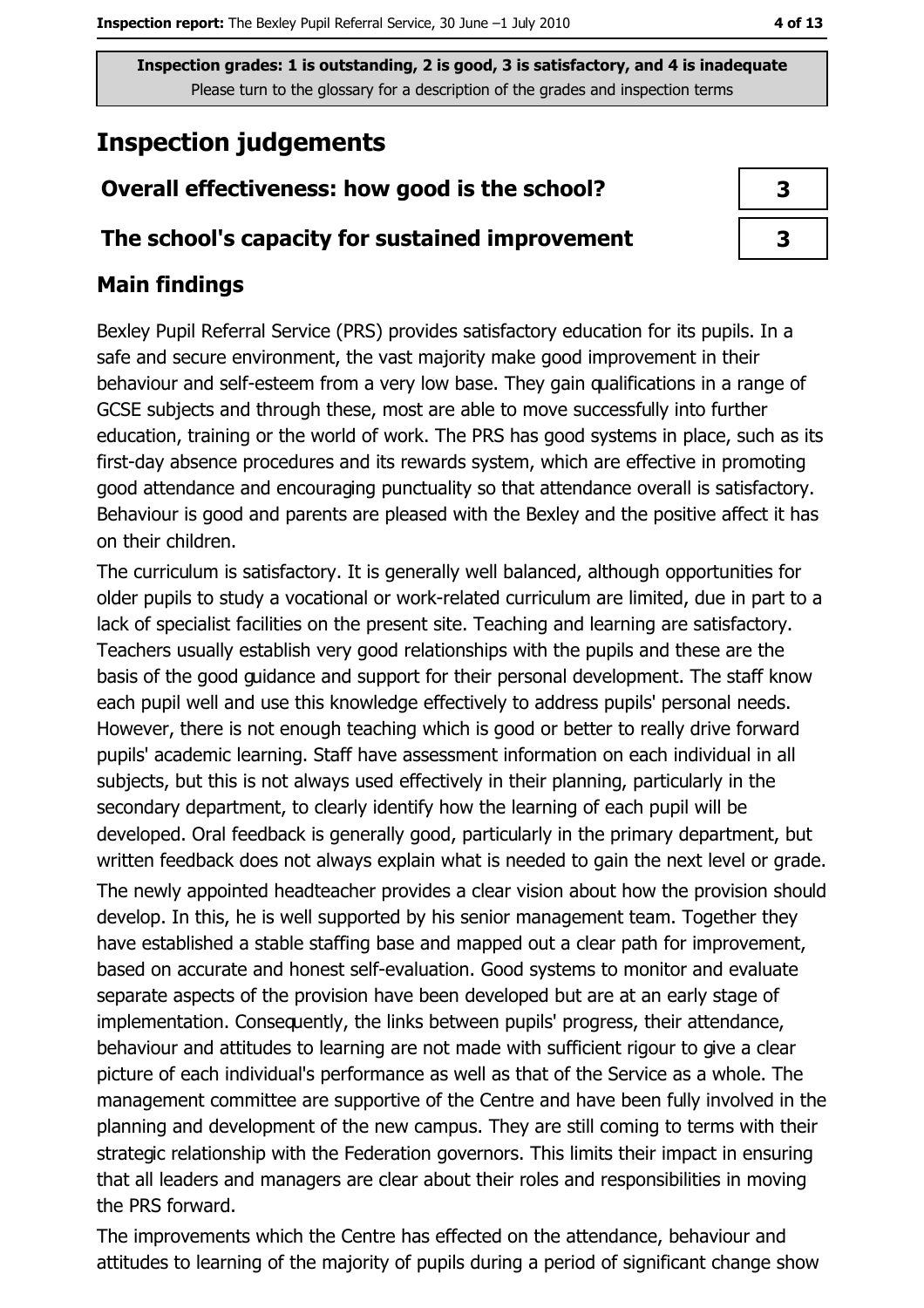that the capacity for further sustained improvement is satisfactory.

#### What does the school need to do to improve further?

- Clarify the strategic relationship between the management committee and the  $\blacksquare$ Federation governors so that all leaders and managers are clear about their roles and responsibilities in moving the PRS forward.
- Increase the amount of teaching which is good or better by:  $\blacksquare$ 
	- ensuring that teachers' planning clearly identifies how the learning of each pupil will be developed
	- making sure that written feedback clearly identifies to pupils what they need to do to improve.
- Establish more effective links between the systems for monitoring and evaluating  $\blacksquare$ separate aspects of the provision so that a clear picture of the performance of each individual pupil, as well as that of the PRS as a whole, can be evaluated.
- Implement the planned curriculum changes so that all pupils, particularly the older  $\blacksquare$ ones, have full access to a curriculum with a balance of academic, vocational and work-related courses.

#### **Outcomes for individuals and groups of pupils**

Given their low starting points on entry, the number of GCSE passes pupils obtained in 2009 represents satisfactory progress and achievement. The inspection findings show that the present pupils, particularly those in Year 11, are on course to attain at a similar level. Most pupils have gaps in their knowledge resulting from their erratic attendance patterns at their previous schools. In a good mathematics lesson with Year 10, the staff used their knowledge about the pupils' needs well to address this. Such practice is not consistent in all lessons. There are no differences between the progress made by different gender or ethnic groups.

Pupils' spiritual, moral, social and cultural development is good. This is based on the high expectations established by all staff and the role models they present to pupils. Pupils develop a good awareness of healthy lifestyles and this is recognised through the Healthy Schools Award. They learn to keep fit through timetabled physical education lessons and by participating in out-of-school activities, which involve a high proportion of pupils. Primary pupils have responded very well to the healthy food options available at lunchtime and break. A good number of older pupils have taken advantage of information about tobacco and drug abuse to change their lifestyle.

Pupils say they feel safe at the PRS. They make a positive contribution to their immediate community through fundraising activities and peer mentoring. The literacy, numeracy and information and communication technology qualifications they gain, as well as other skills, are a sound preparation for their future economic well- being.

 $\overline{\mathbf{3}}$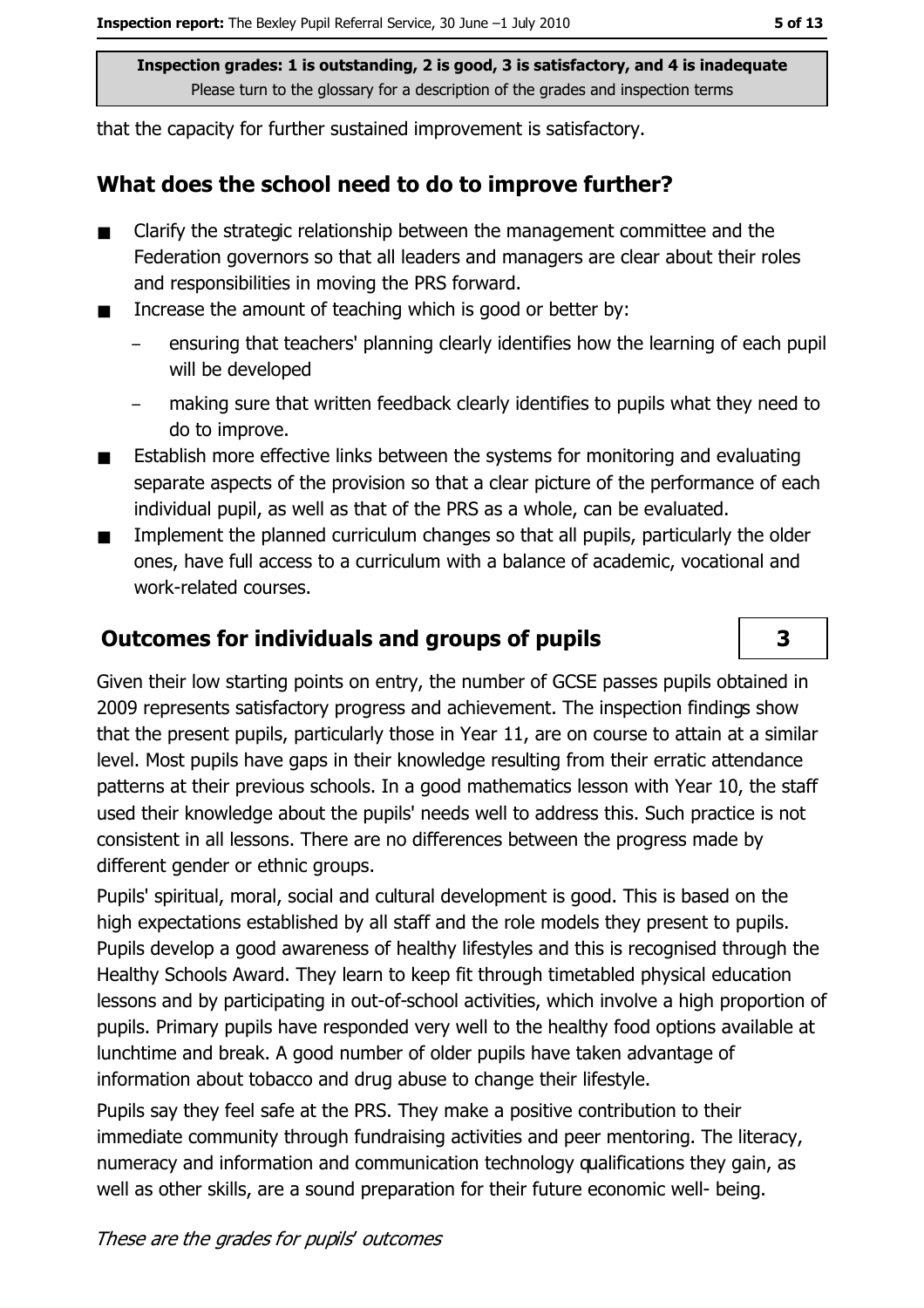| Pupils' achievement and the extent to which they enjoy their learning<br>Taking into account:                             | 3                       |
|---------------------------------------------------------------------------------------------------------------------------|-------------------------|
| Pupils' attainment <sup>1</sup>                                                                                           | 3                       |
| The quality of pupils' learning and their progress                                                                        | 3                       |
| The quality of learning for pupils with special educational needs and/or<br>disabilities and their progress               | 3                       |
| The extent to which pupils feel safe                                                                                      | $\overline{\mathbf{2}}$ |
| <b>Pupils' behaviour</b>                                                                                                  | $\mathbf{2}$            |
| The extent to which pupils adopt healthy lifestyles                                                                       | $\mathbf{2}$            |
| The extent to which pupils contribute to the school and wider community                                                   |                         |
| The extent to which pupils develop workplace and other skills that will<br>contribute to their future economic well-being | 3                       |
| Taking into account:                                                                                                      | 3                       |
| Pupils' attendance <sup>1</sup>                                                                                           |                         |
| The extent of pupils' spiritual, moral, social and cultural development                                                   | $\overline{\mathbf{2}}$ |

## How effective is the provision?

Although teaching and learning are satisfactory, teachers are still coming to terms with the demands of working across a wider age and ability range and, as yet, their practice is not sufficiently refined to drive forward the learning of all pupils. The very good relationships between staff and pupils are strengthened through individual mentoring and tutorial sessions. Teachers have very good subject knowledge and they plan lessons conscientiously. However, in the secondary department, this usually focuses on delivering the subject content rather than on the needs of each individual pupil and how these will be met.

The curriculum for primary pupils is good with an appropriate emphasis on literacy, numeracy and information and communication technology, so that all pupils are able to reintegrate into appropriate mainstream provision. The subjects offered to pupils in Years 7, 8 and 9 are appropriately matched to those in mainstream schools and offer good opportunities for reintegration. The Howbury Centre building does not offer appropriate opportunities for pupils in Key Stage 4 to gain vocational or work-related qualifications. Some opportunities are available through links with local colleges, but it is intended to considerably enhance these with the move to the new building.

Care, guidance and support are good and ensure that pupils' personal development is good. The cornerstone is the commitment and time that all staff devote to the personal mentoring system which is an important feature of the provision. Pupils are given good

 $\overline{1}$  The grades for attainment and attendance are: 1 is high; 2 is above average; 3 is broadly average; and 4 is low.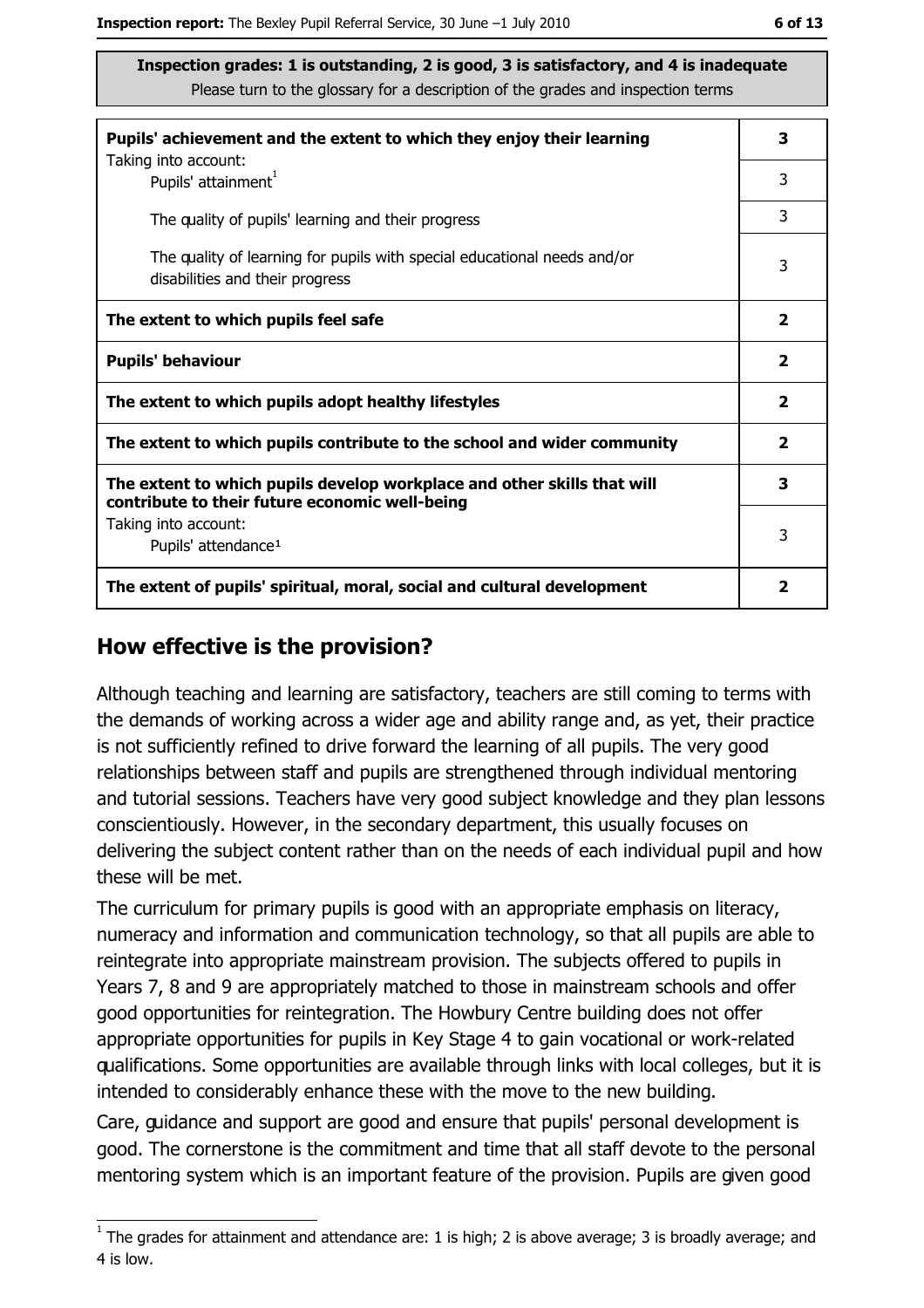quidance about careers and opportunities available when they leave the Centre.

These are the grades for the quality of provision

| The quality of teaching                                                                                    |   |
|------------------------------------------------------------------------------------------------------------|---|
| Taking into account:<br>The use of assessment to support learning                                          |   |
|                                                                                                            |   |
| The extent to which the curriculum meets pupils' needs, including, where<br>relevant, through partnerships | 3 |
| The effectiveness of care, guidance and support                                                            |   |

#### How effective are leadership and management?

Safeguarding procedures fully meet national requirements. The headteacher has worked very effectively to merge the three Centres into a single unit. Effective systems have been developed to monitor separate aspects of the provision. However, these are not sufficiently well linked to give quality information about for example, the impact of attendance on attainment or behaviour. Consequently, there is a lack of clarity about each individual's performance or that of the Centre as a whole.

At this stage in its development, the impact of the Centre's work on community cohesion is satisfactory. It has done good work with its immediate community, but further developments, particularly in relation to the regional and national aspects of its work, have not been an immediate priority. Equality of opportunity is promoted through all aspects of the Centre's work, and difficulties in pupils' personal circumstances are addressed effectively. A single management group for the PRS has been developed but is at a very early stage of development. The strategic relationships between the management committee and the Federation governing body are still being worked through.

| The effectiveness of leadership and management in embedding ambition and<br>driving improvement                                                                     |   |
|---------------------------------------------------------------------------------------------------------------------------------------------------------------------|---|
| Taking into account:<br>The leadership and management of teaching and learning                                                                                      | 3 |
| The effectiveness of the governing body in challenging and supporting the<br>school so that weaknesses are tackled decisively and statutory responsibilities<br>met | 3 |
| The effectiveness of the school's engagement with parents and carers                                                                                                | 2 |
| The effectiveness of partnerships in promoting learning and well-being                                                                                              | 2 |
| The effectiveness with which the school promotes equality of opportunity and<br>tackles discrimination                                                              | 2 |
| The effectiveness of safeguarding procedures                                                                                                                        |   |

These are the grades for leadership and management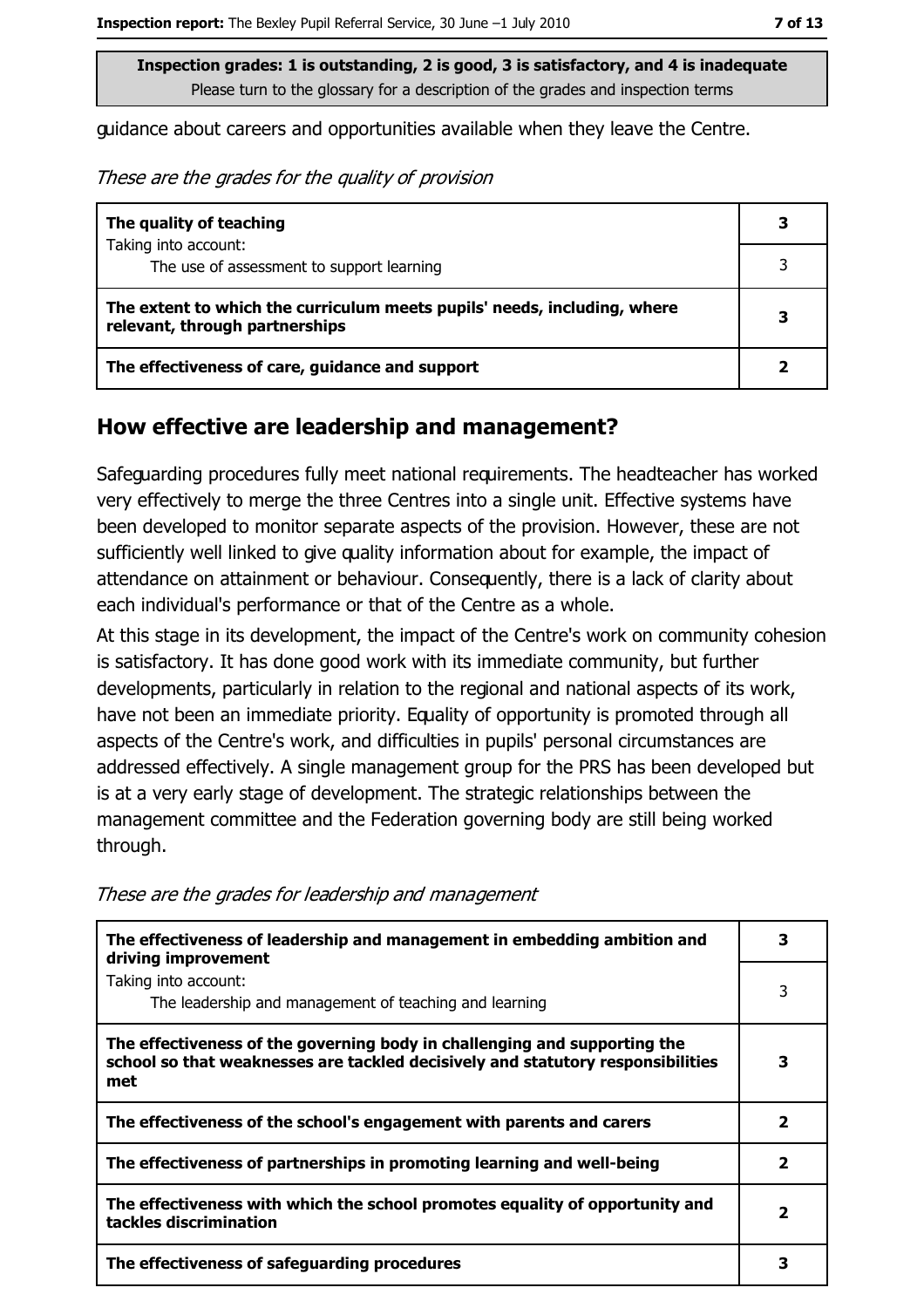| Inspection grades: 1 is outstanding, 2 is good, 3 is satisfactory, and 4 is inadequate  |   |  |
|-----------------------------------------------------------------------------------------|---|--|
| Please turn to the glossary for a description of the grades and inspection terms        |   |  |
| The effectiveness with which the school promotes community cohesion                     | 3 |  |
| The effectiveness with which the school deploys resources to achieve<br>value for money | 3 |  |

#### **Views of parents and carers**

Only a small proportion of parents and carers returned the questionnaire. The views expressed have been supplemented by using information derived from the school's own surveys. Parents and carers are overwhelmingly positive in their views about Bexley PRS. As one said, 'The staff have worked hard to get the best out of my daughter.' The inspection shows that such comments are well founded, particularly in terms of pupils' personal development.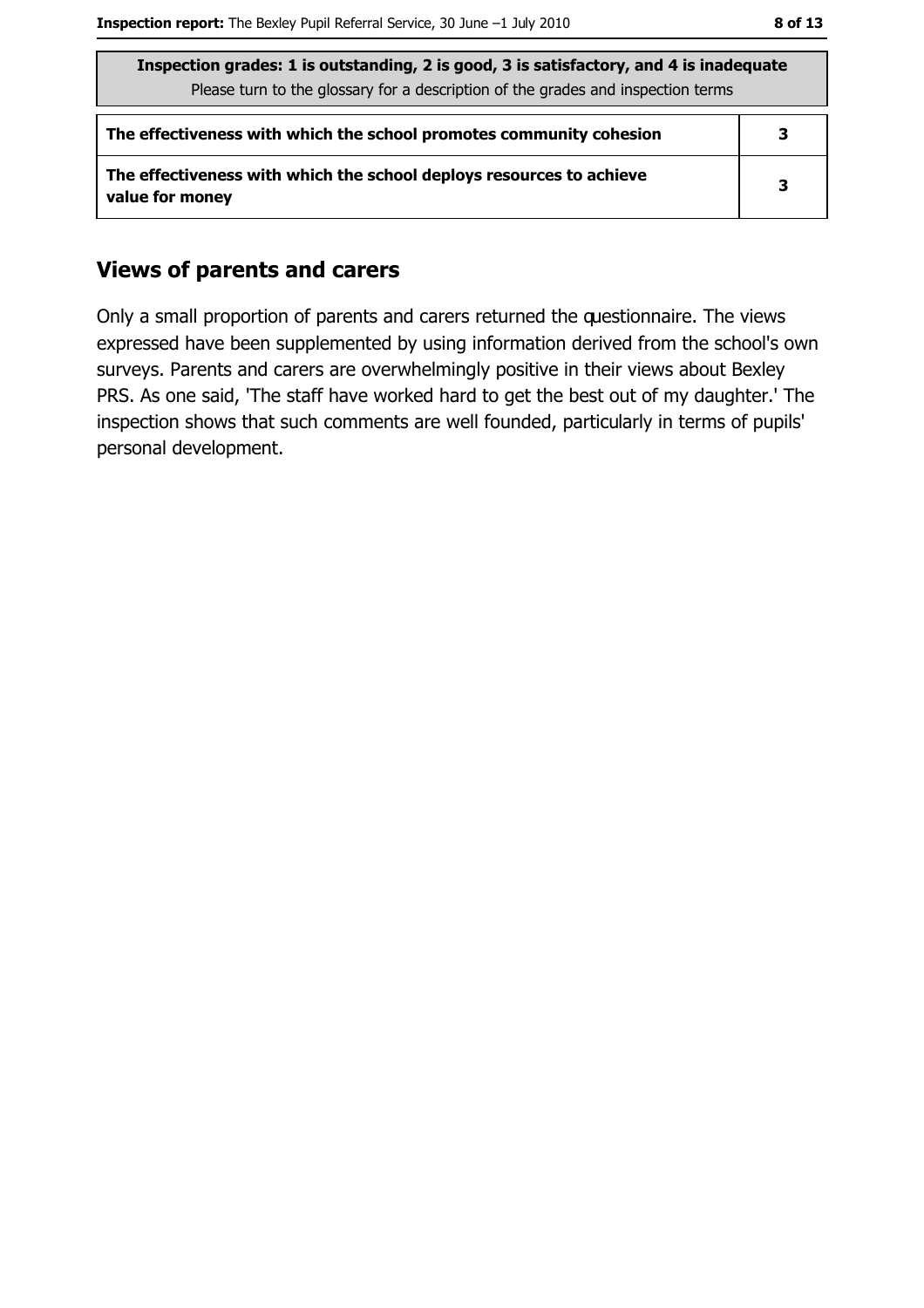## Responses from parents and carers to Ofsted's questionnaire

Ofsted invited all the registered parents and carers of pupils registered at Bexley Pupil Referral Service to complete a questionnaire about their views of the school.

In the questionnaire, parents and carers were asked to record how strongly they agreed with 13 statements about the school.

The inspection team received 12 completed questionnaires by the end of the on-site inspection. In total, there are 162 pupils registered at the school.

| <b>Statements</b>                                                                                                                                                                                                                                       | <b>Strongly</b><br><b>Agree</b> |               | <b>Agree</b>   |               | <b>Disagree</b> |               | <b>Strongly</b><br>disagree |               |
|---------------------------------------------------------------------------------------------------------------------------------------------------------------------------------------------------------------------------------------------------------|---------------------------------|---------------|----------------|---------------|-----------------|---------------|-----------------------------|---------------|
|                                                                                                                                                                                                                                                         | <b>Total</b>                    | $\frac{1}{2}$ | <b>Total</b>   | $\frac{0}{0}$ | <b>Total</b>    | $\frac{0}{0}$ | <b>Total</b>                | $\frac{1}{2}$ |
| My child enjoys school                                                                                                                                                                                                                                  | 3                               | 25            | 9              | 75            | $\mathbf 0$     | 0             | 0                           | 0             |
| The school keeps my child<br>safe                                                                                                                                                                                                                       | $\overline{7}$                  | 58            | 5              | 42            | $\mathbf 0$     | 0             | 0                           | 0             |
| The school informs me<br>about my child's progress                                                                                                                                                                                                      | 6                               | 50            | 6              | 50            | $\mathbf 0$     | 0             | $\mathbf{0}$                | 0             |
| My child is making enough<br>progress at this school                                                                                                                                                                                                    | 6                               | 50            | 6              | 50            | $\mathbf 0$     | 0             | 0                           | 0             |
| The teaching is good at this<br>school                                                                                                                                                                                                                  | 5                               | 42            | 7              | 58            | $\mathbf 0$     | 0             | $\mathbf{0}$                | 0             |
| The school helps me to<br>support my child's learning                                                                                                                                                                                                   | 8                               | 67            | 4              | 33            | $\mathbf 0$     | 0             | 0                           | 0             |
| The school helps my child to<br>have a healthy lifestyle                                                                                                                                                                                                | 3                               | 25            | 9              | 75            | $\mathbf 0$     | 0             | 0                           | 0             |
| The school makes sure that<br>my child is well prepared for<br>the future (for example<br>changing year group,<br>changing school, and for<br>children who are finishing<br>school, entering further or<br>higher education, or<br>entering employment) | 5                               | 42            | 7              | 58            | $\mathbf 0$     | 0             | $\mathbf 0$                 | 0             |
| The school meets my child's<br>particular needs                                                                                                                                                                                                         | 8                               | 67            | 3              | 25            | $\mathbf 0$     | 0             | 0                           | 0             |
| The school deals effectively<br>with unacceptable behaviour                                                                                                                                                                                             | 9                               | 75            | 3              | 25            | $\mathbf 0$     | 0             | 0                           | 0             |
| The school takes account of<br>my suggestions and<br>concerns                                                                                                                                                                                           | 7                               | 58            | 5              | 42            | $\mathbf 0$     | 0             | 0                           | 0             |
| The school is led and<br>managed effectively                                                                                                                                                                                                            | 8                               | 67            | $\overline{4}$ | 33            | $\mathbf 0$     | 0             | 0                           | $\mathbf 0$   |
| Overall, I am happy with my<br>child's experience at this<br>school                                                                                                                                                                                     | 8                               | 67            | $\overline{4}$ | 33            | $\mathbf 0$     | 0             | $\mathbf 0$                 | 0             |

The table above summarises the responses that parents and carers made to each statement. The percentages indicate the proportion of parents and carers giving that response out of the total number of completed questionnaires. Where one or more parents and carers chose not to answer a particular question, the percentages will not add up to 100%.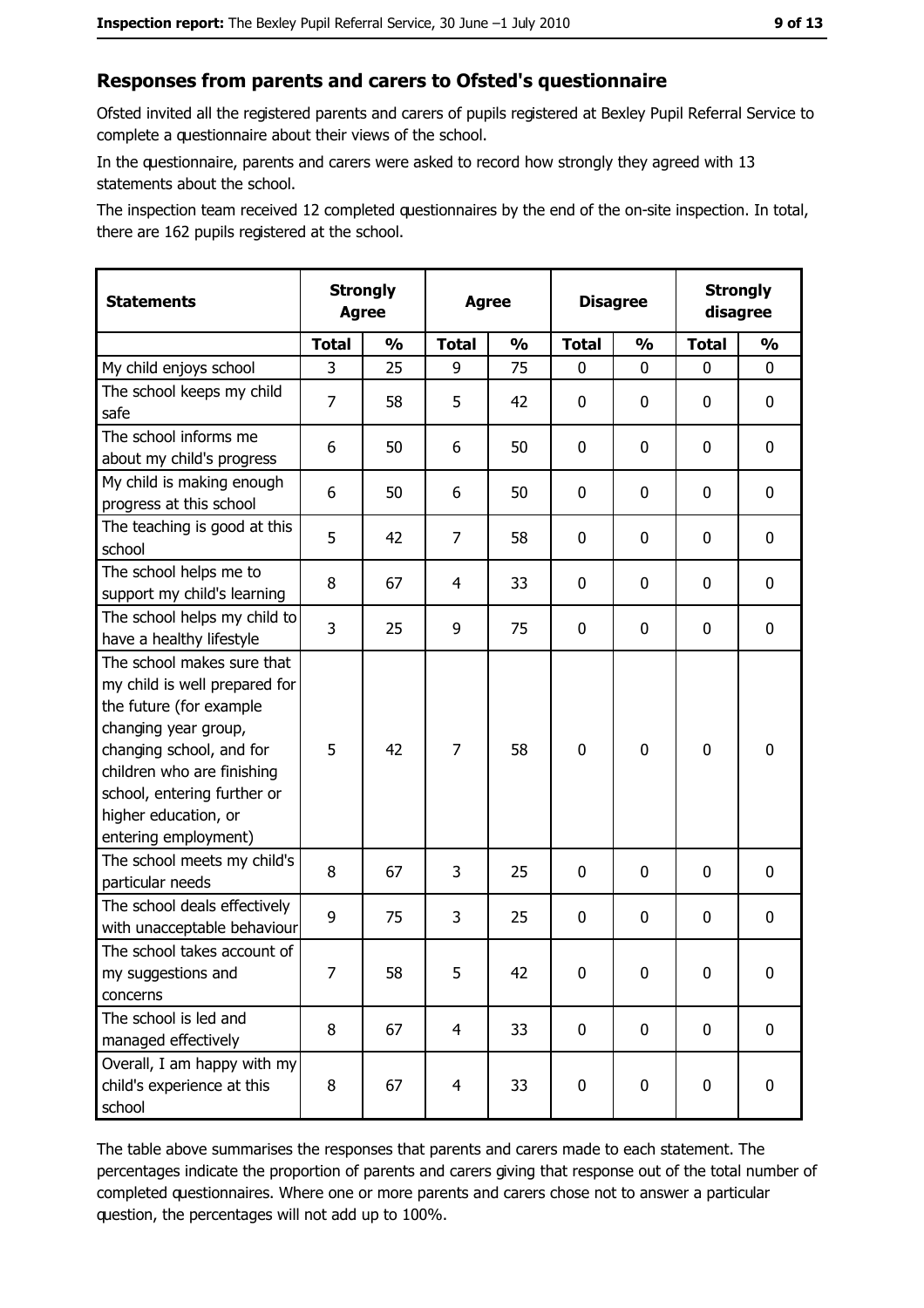# Glossary

| Grade   | <b>Judgement</b>   | <b>Description</b>                                                                                                                                                                                                               |
|---------|--------------------|----------------------------------------------------------------------------------------------------------------------------------------------------------------------------------------------------------------------------------|
| Grade 1 | <b>Outstanding</b> | These features are highly effective. An oustanding<br>school provides exceptionally well for its pupils' needs.                                                                                                                  |
| Grade 2 | Good               | These are very positive features of a school. A school<br>that is good is serving its pupils well.                                                                                                                               |
| Grade 3 | Satisfactory       | These features are of reasonable quality. A satisfactory<br>school is providing adequately for its pupils.                                                                                                                       |
| Grade 4 | Inadequate         | These features are not of an acceptable standard. An<br>inadequate school needs to make significant<br>improvement in order to meet the needs of its pupils.<br>Ofsted inspectors will make further visits until it<br>improves. |

# What inspection judgements mean

## **Overall effectiveness of schools**

|                       | Overall effectiveness judgement (percentage of<br>schools) |      |                     |                   |
|-----------------------|------------------------------------------------------------|------|---------------------|-------------------|
| <b>Type of school</b> | <b>Outstanding</b>                                         | Good | <b>Satisfactory</b> | <b>Inadequate</b> |
| Nursery schools       | 51                                                         | 45   | 0                   | 4                 |
| Primary schools       | 6                                                          | 41   | 42                  | 10                |
| Secondary schools     | 8                                                          | 34   | 44                  | 14                |
| Sixth forms           | 10                                                         | 37   | 50                  | 3                 |
| Special schools       | 32                                                         | 38   | 25                  | 5                 |
| Pupil referral units  | 12                                                         | 43   | 31                  | 14                |
| All schools           | 9                                                          | 40   | 40                  | 10                |

New school inspection arrangements were introduced on 1 September 2009. This means that inspectors now make some additional judgements that were not made previously.

The data in the table above is for the period 1 September to 31 December 2009 and is the most recently published data available (see www.ofsted.gov.uk). Please note that the sample of schools inspected during the autumn term 2009 was not representative of all schools nationally, as weaker schools are inspected more frequently than good or outstanding schools.

Percentages are rounded and do not always add exactly to 100. Secondary school figures include those that have sixth forms, and sixth form figures include only the data specifically for sixth form inspection judgements.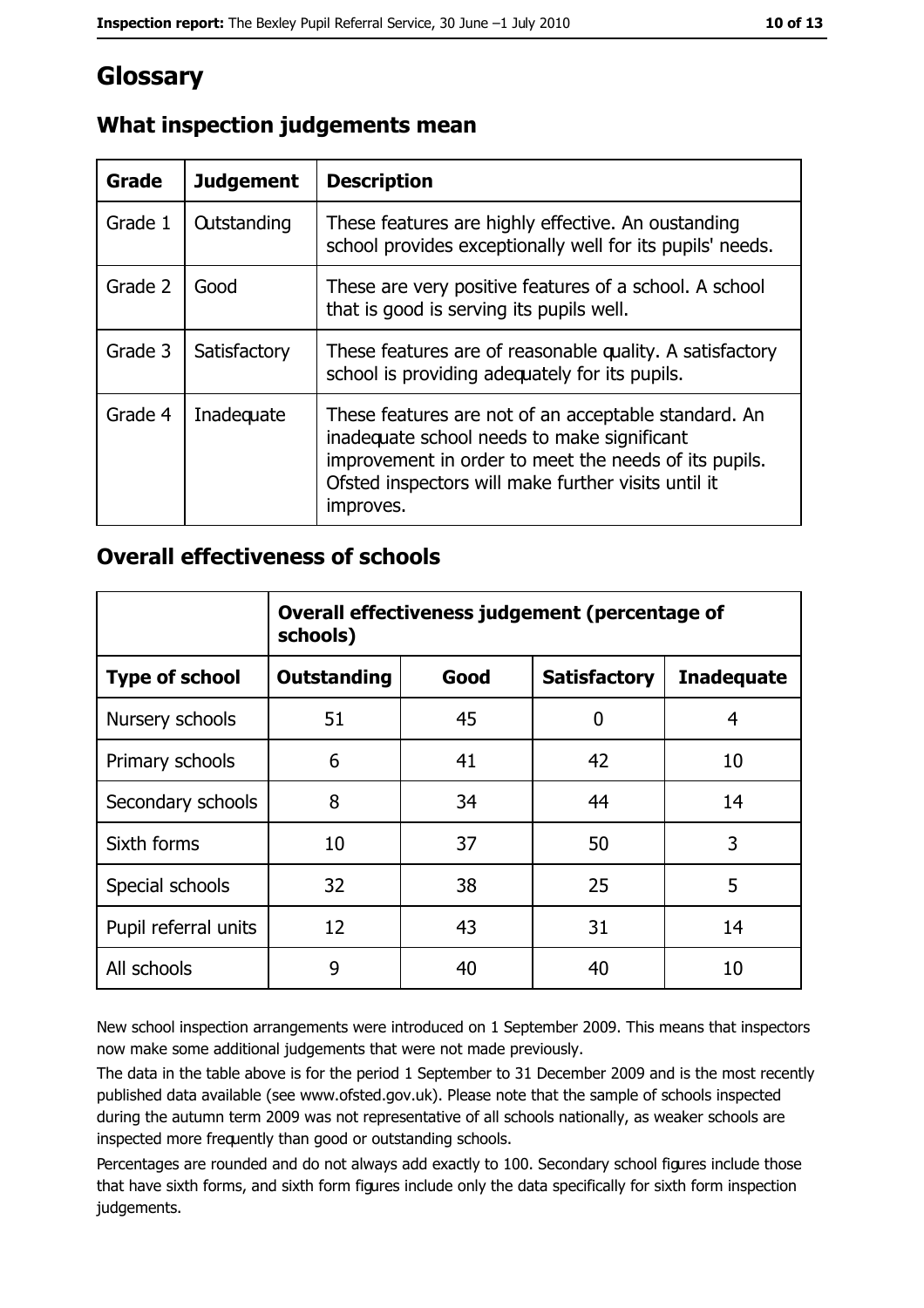# **Common terminology used by inspectors**

| Achievement:                  | the progress and success of a pupil in<br>their learning, development or training.                                                                                                                                                                                                                           |
|-------------------------------|--------------------------------------------------------------------------------------------------------------------------------------------------------------------------------------------------------------------------------------------------------------------------------------------------------------|
| Attainment:                   | the standard of the pupils' work shown by<br>test and examination results and in<br>lessons.                                                                                                                                                                                                                 |
| Capacity to improve:          | the proven ability of the school to<br>continue improving. Inspectors base this<br>judgement on what the school has<br>accomplished so far and on the quality of<br>its systems to maintain improvement.                                                                                                     |
| Leadership and management:    | the contribution of all the staff with<br>responsibilities, not just the headteacher,<br>to identifying priorities, directing and<br>motivating staff and running the school.                                                                                                                                |
| Learning:                     | how well pupils acquire knowledge,<br>develop their understanding, learn and<br>practise skills and are developing their<br>competence as learners.                                                                                                                                                          |
| <b>Overall effectiveness:</b> | inspectors form a judgement on a school's<br>overall effectiveness based on the findings<br>from their inspection of the school. The<br>following judgements, in particular,<br>influence what the overall effectiveness<br>judgement will be.                                                               |
|                               | The school's capacity for sustained<br>improvement.<br>Outcomes for individuals and groups<br>of pupils.<br>The quality of teaching.<br>The extent to which the curriculum<br>meets pupil's needs, including where<br>relevant, through partnerships.<br>The effectiveness of care, guidance<br>and support. |
| Progress:                     | the rate at which pupils are learning in<br>lessons and over longer periods of time. It<br>is often measured by comparing the<br>pupils' attainment at the end of a key<br>stage with their attainment when they<br>started.                                                                                 |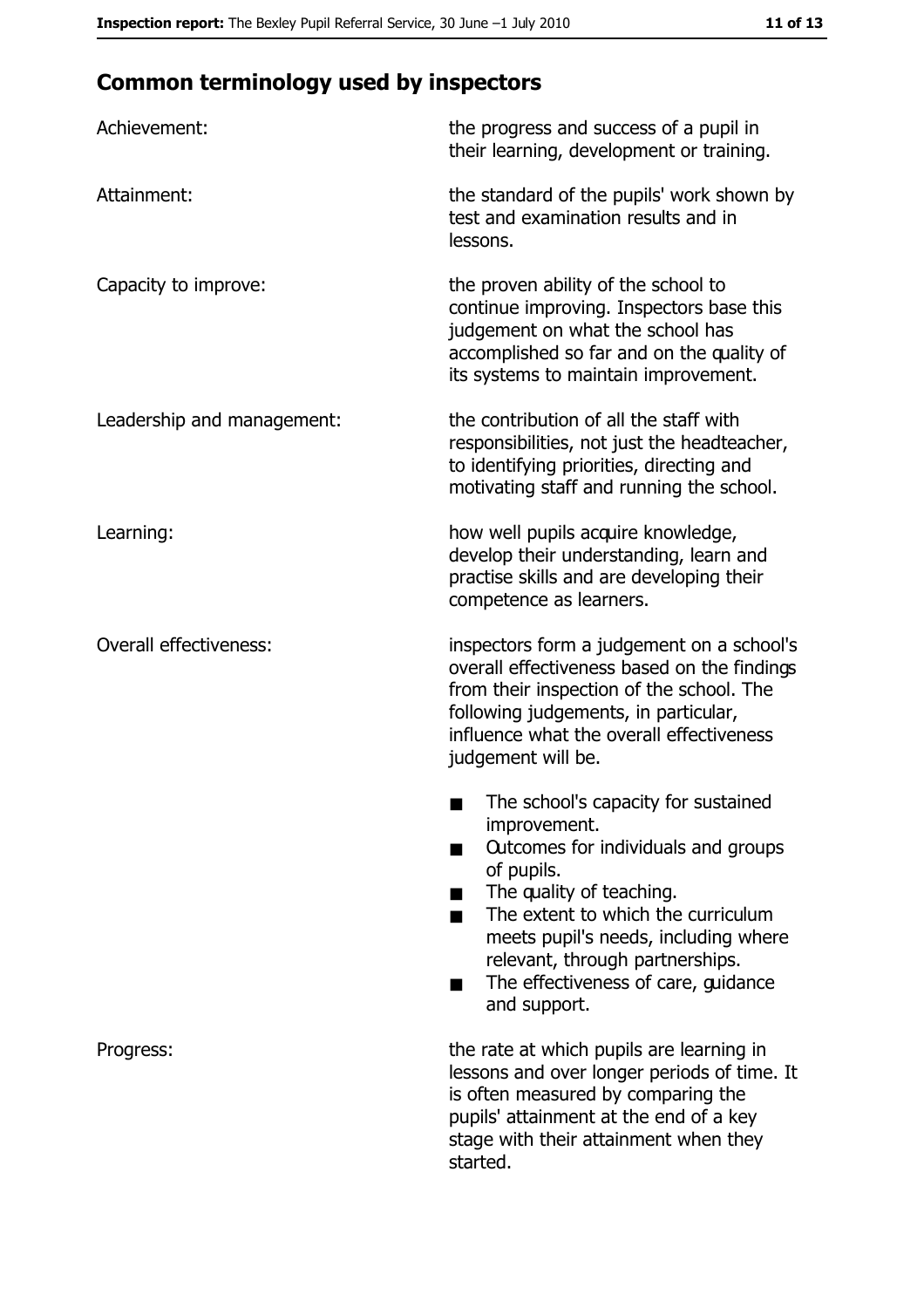This letter is provided for the school, parents and carers to share with their children. It describes Ofsted's main findings from the inspection of their school.



#### 2 July 2010

#### Dear Pupils

Inspection of Bexley Pupil Referral Service, London SE2 9TA

Thank you for all the help you gave us when we visited the Pupil Referral Service. We very much enjoyed talking to you, sitting in on your lessons and listening to your interesting views on each Centre and some of the developments you would like to see. You all told us that the Pupil Referral Service makes a great difference to your behaviour and attitude to education and learning and that this sets you up for a more positive future. We consider that the Centre provides you with satisfactory education linked to good care, support and guidance. The staff set high expectations for you to live up to and lay down clear guidelines for you to follow. The atmosphere in the school is relaxed and productive. However, the older ones at the Howbury Centre said that they did not enjoy the rundown nature of the building. The staff work very hard to keep you safe and healthy, and you were quick to point out the difference the Service has made to your lives. Teaching and learning are satisfactory and improving as staff become more used to working with a wider age range since the two sites were joined together.

You told us how much you are looking forward to moving to the new site so that things will improve. To ensure that they do, we want the Service to:

- make the teaching better through making sure that teachers show in their planning  $\blacksquare$ how the learning of each one of you in the class will be developed and by giving you written feedback that shows what you need to do to improve
- make sure the curriculum changes are put in place guickly so that the older ones, in  $\blacksquare$ particular, have a wider range of options
- make links between the systems it uses to track things like your attendance, behaviour and progress to check that you are doing as well as you can
- give the management committee training and support to help them to do their job more effectively.

You can help in this by attending regularly and making sure you do your best in every lesson.

Yours sincerely **Stuart Charlton** Lead Inspector